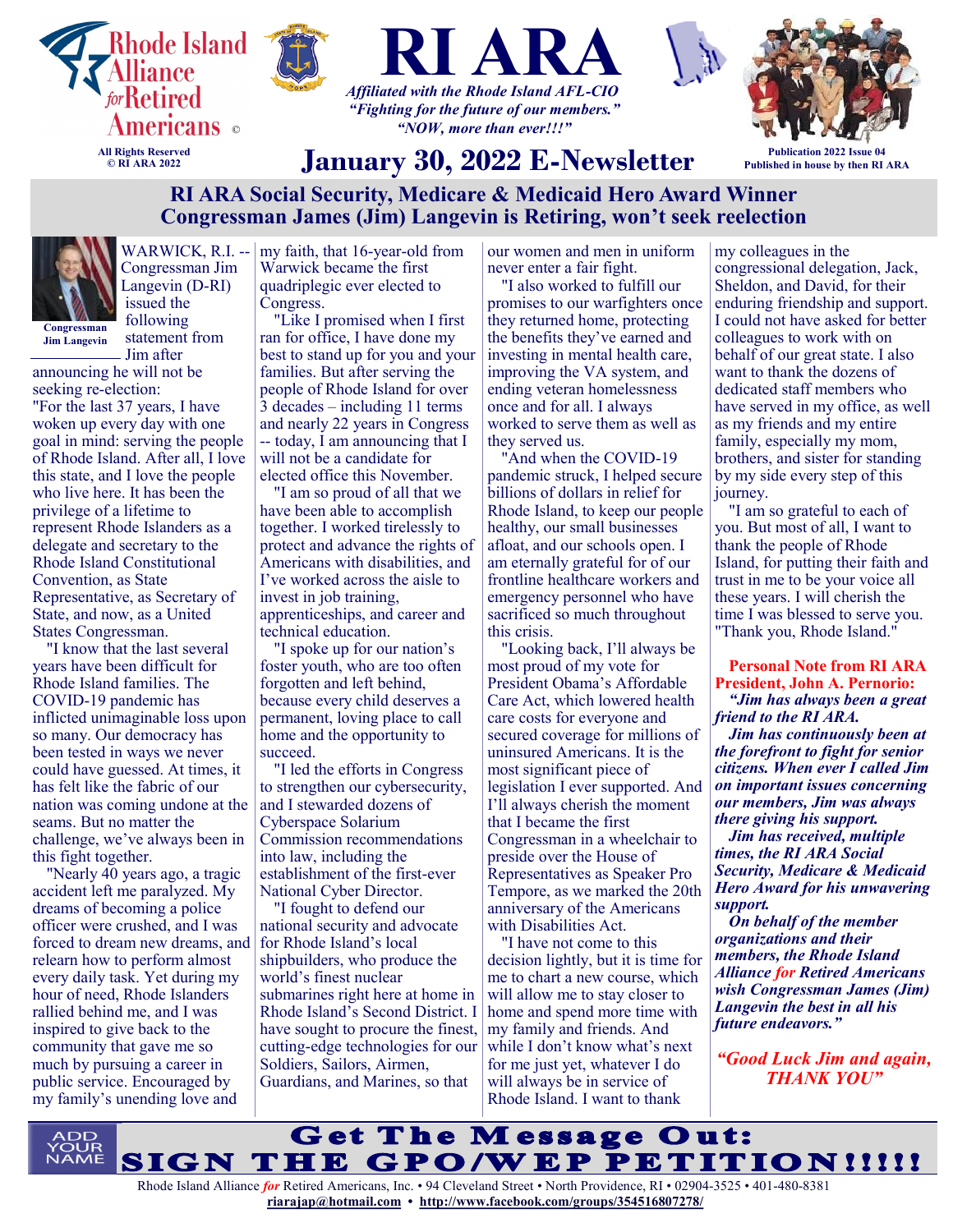#### **How Joe Biden's Presidency Is Affecting Social Security After One Year in Office**

Social Security is one of the programs that helped shepherd the most vulnerable Americans through the pandemic. When prices started rising in 2021, the country was reminded once again of just how deeply tens of millions of people depend on the monthly benefits that Social Security provides.

President Biden campaigned on reforming Social Security to be fairer and more efficient. Many of his proposals have not come to fruition, but despite several big setbacks, Biden has already left his fingerprints on the crown jewel in America's social safety net during his very first year in office.

Here's what President Biden's inaugural year has meant for Social Security.

#### **Biden Oversaw the Biggest COLA in 40 Years**

The most significant economic storyline during Biden's time in office so far has been rising prices and the highest rate of inflation in 40 years. With the cost of everything going up and up and the holidays fast approaching, the government responded to the crisis in Mid-October with the largest cost-ofliving adjustment (COLA) in four decades.

The Social Security Administration (SSA) announced that 2022 would bring a 5.9% increase in benefits, the biggest jump of any COLA

since 1982. The average retired worker now collects \$92 more per month than in 2021, bringing the average check up to \$1,657 from \$1,565.

The 5.9% increase applies not only to retired workers, but to eligible spouses, eligible disabled recipients, and SSI recipients.

#### **Biden Made it Easier to Claim Benefits**

In December, President Biden signed an executive order that cut a whole lot of bureaucratic red tape — and not just for Social Security recipients, according to the Washington Post. The order targeted 36 federal services administered by several different departments and agencies that deal with government benefits, including things like disaster aid, student loan relief, and, of course, Social Security.

The order was designed to reduce the so-called "time tax," which Social Security recipients and other people "pay" while crawling their way through a sluggish and frustrating bureaucratic process to get the benefits that they're entitled to receive. Because of the nature of government benefits, many of those people are poor, elderly, displaced, or otherwise vulnerable. Among other things, the order included the creation of a new online tool to make it

easier to apply for Social Security and to receive **benefits promptly. You Can Now Earn**

**More Money While Collecting Benefits**

Another big change affects the many people who collect Social Security benefits before full retirement age while still earning some income. In 2021, the SSA allowed recipients to earn up to \$18,960 before it started temporarily withholding \$1 in benefits for every \$2 they earned in income. In 2022, that threshold jumped to \$19,560.

Those who reach full retirement age in 2022 can earn up to \$51,960 before the SSA withholds \$1 for every \$3 earned, up from \$50,520 in 2021. The so-called income test never applies after a recipient reaches full retirement age.

#### **Much of the Impact Has Been Indirect**

Recipients see the results of cost-of-living adjustments as soon as they get a bigger check from the SSA — but some of the biggest impacts that the Biden administration has had on Social Security aren't so obvious.

In November, President Biden signed a massive \$1 trillion-plus infrastructure bill that didn't directly affect Social Security, but altered the course of the program nonetheless. According to the National Committee to Preserve Social Security and

Medicare, the high-paying jobs that the infrastructure legislation is expected to produce will pump new cash into the payroll contributions that fund Social Security. That, the organization says, will help the country confront a looming

#### **Opponents Say Biden's Expansions Could End Up Hurting Seniors**

Depending on who you ask, President Biden's Build Back Better bill is either dead, on life support, is being reborn as a series of smaller bills, or won't survive intact despite its core provisions eventually passing. Either way, the bill — and the spending packages Biden has already signed — has plenty of detractors who worry about its impact on Social Security.

The conservative Heritage Foundation, for example, outlined its case for why Biden's spending — both proposed spending and that which has already taken place — could make it harder to confront the program's nearly \$20 trillion in unfunded liabilities. That, the administration's opponents argue, will force a reduction in benefits that could cost seniors hundreds of dollars per month starting in 2034, when the Social Security Trust is expected to be depleted.

#### **Senator Sheldon Whitehouse Calls for Social Security Benefit Increase**

Senator Sheldon Whitehouse (D-RI) signs onto Social Security 2100 bill to increase benefits for seniors and Rhode Islanders with disabilities, strengthen program

Washington, D.C. – U.S. Senator Sheldon Whitehouse (D-RI) – cofounder of the Defend Social Security Caucus, later the Expand Social Security Caucus – has signed on as a cosponsor of Social Security 2100: A Sacred Trust, legislation to increase Social Security benefits and strengthen the program. The legislation was introduced by U.S. Senator Richard Blumenthal (D-CT).

"Seniors have earned the dignity of Social Security benefits in their golden years by

paying into the system over a lifetime of hard work," said Whitehouse. "Our bill would increase those benefits and make sure they continue to rise in step with the actual inflation seniors face, all while protecting the promise of Social Security for future beneficiaries."

The Social Security 2100 Act would:

Provide an across-the-board \$30/month benefit increase for current and new beneficiaries;

Improve the cost-of-living adjustment (COLA) to take into account the true costs incurred by seniors;

Set a stronger minimum benefit at 25 percent above the poverty line, so someone who works their whole life does not retire into poverty; Provide a tax cut for over twelve million Social

Security recipients by eliminating the tax on their benefits;

Repeal provisions that currently penalize many public servants; and

End the five-month waiting period to receive disability benefits.

The legislation would be fully paid for by applying the payroll tax to wages above \$400,000. Currently, payroll taxes are not collected on wages over \$142,800. Social Security is the most

important source of retirement income for 4 out of 5 seniors. The program also provides protections to workers with disabilities and families who have lost a breadwinner. More than 230,000 Rhode Islanders are Social Security beneficiaries.

The bill has been endorsed by the **Rhode Island Alliance for Retired Americans** and the Rhode Island Governor's Commission on Disabilities.

Whitehouse co-founded the Defend Social Security Caucus in 2011. It was renamed the Expand Social Security Caucus in 2018, and now counts nineteen Senators as members.

*Thank you again Senator for your support.*

Rhode Island Alliance *for* Retired Americans, Inc. • 94 Cleveland Street • North Providence, RI • 02904-3525 • 401-480-8381 **[riarajap@hotmail.com](mailto:riarajap@hotmail.com) • [http://www.facebook.com/groups/354516807278/](https://www.facebook.com/groups/354516807278/)**



**Whitehous**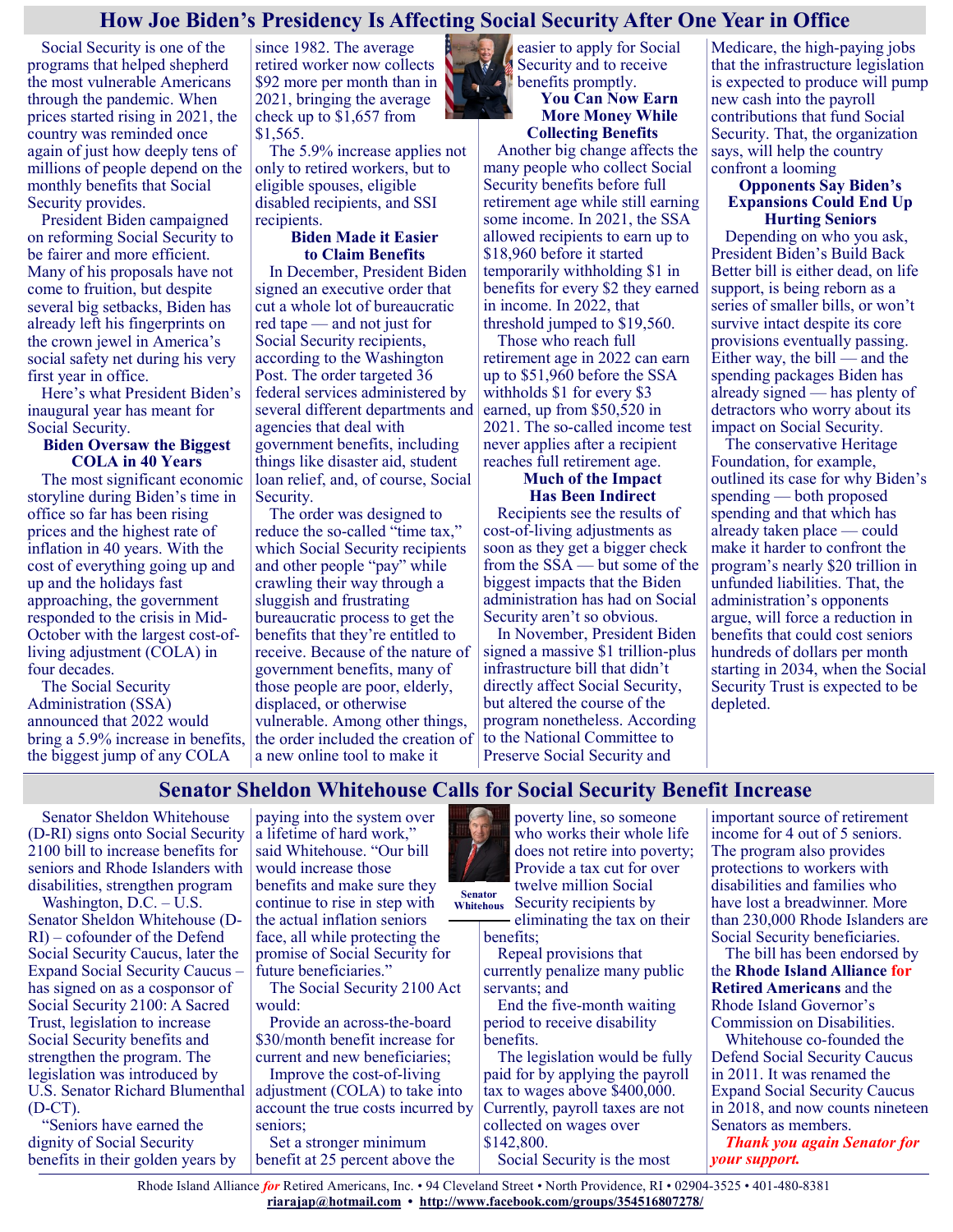#### **Why Is 2022's Average Social Security Benefit Lower Than You Might Expect?**

Do you know what the average Social Security benefit is in 2022? If you aren't yet retired or nearing the time you'll claim these benefits, chances are you have no clue what this number is.

While it's understandable not to know the details about retirement benefits if you haven't yet claimed them, you should at least know what the average benefit this year is. And there's a simple reason for that. Finding out what the typical retiree gets in Social Security income may shock you. And that shock will hopefully prompt y ou to make some real decisions about your own retirement plans.

**The average Social Security benefit in 2022 is probably much lower than you think** In 2022, the average **[Social](https://www.fool.com/retirement/social-security/?utm_source=msnrss&utm_medium=feed&utm_campaign=article&referring_guid=31d638b2-871f-4dc1-b0a2-b8ad2ee7778f)  [Security benefit](https://www.fool.com/retirement/social-security/?utm_source=msnrss&utm_medium=feed&utm_campaign=article&referring_guid=31d638b2-871f-4dc1-b0a2-b8ad2ee7778f)** has been calculated as \$1,657 per month,

or \$19,884 per year. That's the total amount of money a typical U.S. senior receiving benefits is entitled to.

Of course, your own payment is

average based on certain circumstances, such as if you have taxes taken out of your paychecks, if Medicare premiums are withdrawn from your payment, if you claim benefits early, or if you earned less than your peers or worked for a shorter period of time than the average American.

likely different from this

Because it's an average, some retirees will get more than this - with a **[max monthly benefit as](https://www.fool.com/investing/2022/01/07/how-will-your-social-security-stack-up-to-the-4194/?utm_source=msnrss&utm_medium=feed&utm_campaign=article&referring_guid=31d638b2-871f-4dc1-b0a2-b8ad2ee7778f)  [high as \\$4,194](https://www.fool.com/investing/2022/01/07/how-will-your-social-security-stack-up-to-the-4194/?utm_source=msnrss&utm_medium=feed&utm_campaign=article&referring_guid=31d638b2-871f-4dc1-b0a2-b8ad2ee7778f)** -- the reality is that the Social Security checks most people get are for way less than many people anticipate receiving. For those who are hoping Social Security will take care of covering at least their essential costs in retirement, finding out how low the average benefit is can be a huge shock.

#### **Why is the average Social Security benefit so low?**

Many people are surprised how low Social Security's average benefit because of some basic misconceptions about what these benefits are supposed to



accomplish. Social Security is widely viewed as a government program that supports

elderly Americans, but it's not. It's a program meant to help older people make ends meet in their later years to keep them out of poverty. But it is not, and never was, intended to be the only income seniors have coming into their household.

Instead, Social Security was meant to serve as one of three crucial income sources, with the other two including a pension benefit from an employer and savings employees amassed over the course of their careers. Over the years, however, employers have gradually replaced pensions that provide guaranteed income with  $401(k)$  accounts that come with no promises as to how much money they'll offer.

The virtual elimination of pensions for the majority of workers has left most people with two income sources: Social Security and savings. And Social Security hasn't changed to accommodate this reality. So savings goals must change instead.

Social Security benefits were originally designed to replace about 40% of preretirement income. Since the formula used to calculate them hasn't changed and is unlikely to, they're still intended to do that. This means most people must save enough to also replace about 40% to 50% of what they were earning, since experts generally agree that an 80% to 90% replacement rate is appropriate.

Whether you have a workplace  $401(k)$  or not, no one is going to be responsible for making sure you have enough invested for retirement to fill the role that both savings *and* pension benefits were supposed to play in retirement. So to make sure you don't find yourself facing a lot of unnecessary stress and hardship as a retiree, make certain you're investing enough to do that.

# **Why Medicare Doesn't Pay for Rapid At-Home Covid Tests**

What group is especially vulnerable to the ravages of covid-19 even if fully vaccinated and boosted? Seniors. And who will have an especially tough time getting free at-home covid tests under the Biden administration's plan? Yes, seniors.

As of Jan. 15, **[private insurers](https://www.hhs.gov/about/news/2022/01/10/biden-harris-administration-requires-insurance-companies-group-health-plans-to-cover-cost-at-home-covid-19-tests-increasing-access-free-tests.html)  [will cover the cost](https://www.hhs.gov/about/news/2022/01/10/biden-harris-administration-requires-insurance-companies-group-health-plans-to-cover-cost-at-home-covid-19-tests-increasing-access-free-tests.html)** of eight athome rapid covid tests each month for their members — for as long as the public health emergency lasts.

Finding the tests will be hard enough, but Medicare beneficiaries face an even bigger hurdle: The administration's **[new](https://www.cms.gov/files/document/11022-faqs-otc-testing-guidance.pdf)  [rule doesn't apply to them.](https://www.cms.gov/files/document/11022-faqs-otc-testing-guidance.pdf)**

It turns out that the laws governing traditional Medicare don't provide for coverage of self advocates say. -administered diagnostic tests, which is precisely what the rapid antigen tests are and why they are an important tool for containing the pandemic.

"While at this time original Medicare cannot pay for at-home tests, testing remains a critical tool to help mitigate the spread of **[Medicare Advocacy](https://medicareadvocacy.org/wp-content/uploads/2021/12/Covid-Advocates-Guide-November-2021.pdf)**.

covid," a statement from the federal Centers for Medicare & Medicaid Services said. Medicaid and CHIP cover at-home covid

tests, with no cost to beneficiaries, based on a 2021 Biden administration mandate.

Medicare patients are left to seek free tests other ways, including through the administration's new website, **[covidtests.gov](http://covidtests.gov/)**, and at community centers. The Medicare program does cover rapid antigen or PCR testing done by a lab without charging beneficiaries, but there's a hitch: It's limited to one test per year unless someone has a doctor's order.

More needs to be done,

The administration has changed some Medicare rules during the pandemic, including improving access to telehealth services and nursing home care, said David Lipschutz, associate director and senior policy attorney at the **[Center for](https://medicareadvocacy.org/wp-content/uploads/2021/12/Covid-Advocates-Guide-November-2021.pdf)** 



"We know that the Medicare program has significant flexibility relative to the public

health emergency, and it has demonstrated it has the ability to alter the rules," Lipschutz said. "We think they should find the flexibility to offer the covid athome tests for free."

**Q: Why can't the Medicare program reimburse beneficiaries for the over-thecounter tests or pick up the tab at the pharmacy as commercial health plans will do?**

The services the Medicare program pays for are spelled out in federal law.

"It generally excludes over-the -counter things," said Casey Schwarz, senior counsel for education and federal policy at the Medicare Rights Center, an advocacy group.

The public health emergency was recently **[extended 90 days](https://aspr.hhs.gov/legal/PHE/Pages/COVID19-14Jan2022.aspx)**, through mid-April, and the administration could yet decide to expand coverage. Some lawmakers in Congress are urging the administration to

cover the tests.

"Demanding Medicare recipients — nearly one-fifth the population of the United States — to foot the bill out-of-pocket for at-home tests is unfair, inefficient, and will cost lives," said Rep. Bill Pascrell Jr. (D-N.Y.), who has urged the Biden administration to expand Medicare coverage to include them.

It may not be a simple change, as these tests appear to fall into coverage gaps. Medicare Part A covers hospitalization, and Part B generally covers provider-based services like doctor visits and lab tests. Part D covers drugs. "So there's a little bit of a question of where this type of benefit would fit," Schwarz said.

People in private plans sometimes pay upfront for services and then are reimbursed by their health plan. But that's not how Medicare works. The program pays providers, not beneficiaries. So that's another wrinkle that would have to be ironed out….**[Read More](https://khn.org/news/article/why-medicare-doesnt-pay-for-rapid-at-home-covid-tests/)**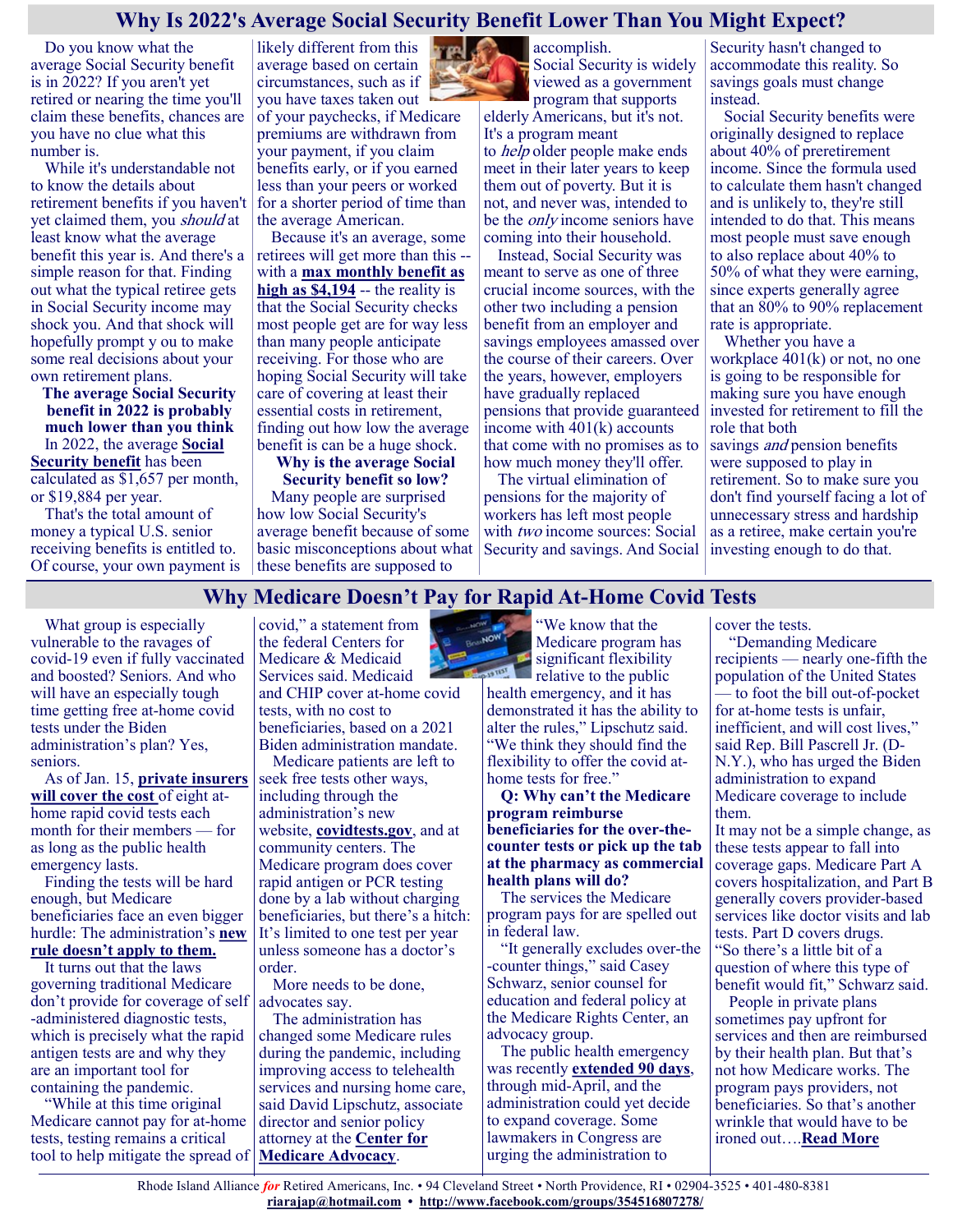#### **Medicare Owes Beneficiaries A Refund**

#### **Washington, DC) –**

Medicare beneficiaries may have grounds to ask for a refund Part B. Prior to the on a portion of their 2022 Part B premiums, according to The Senior Citizens League (TSCL). "It appears that Medicare is overcharging 57 million older and disabled beneficiaries for their Part B coverage this year," says Mary Johnson, a Medicare, and Social Security policy analyst for The Senior Citizens League.

The increase in Part B premiums in 2022, which covers the cost of doctors and outpatient services, is the highest increase dollar-wise in program history. The base monthly premium increased from \$148.50 in 2021 to \$170.10 effective this month. About half of that \$21.60 per month increase has been attributed to a pricey, and controversial, new Alzheimer's drug, Aduhelm. Aduhelm which must be administered intravenously in a doctor's

office or outpatient clinic is covered by premium announcement last

fall, Medicare Trustees estimated in their **[annual](https://www.cms.gov/files/document/2021-medicare-trustees-report.pdf)  [report](https://www.cms.gov/files/document/2021-medicare-trustees-report.pdf)** that the 2022 premium would increase from \$148.50 to \$158.50, but said their estimate did not include the potential costs of Aduhelm.

The Part B premium for 2022 was set last fall when Aduhelm was priced at \$56,000 per patient. But since then, Aduhelm manufacturer Biogen has cut the price by almost half, to \$28,200. The automatic deductions from Social Security benefits for Medicare Part B premiums — which have already started — were based on the cost when Aduhelm was \$56,000.

In addition, the likelihood that many Medicare patients will be prescribed Aduhelm in 2022 "is very low," Johnson points out. Medicare officials have said

participating in approved clinical trials. "We believe those trials are essential to demonstrate the safety and effectiveness of Aduhelm in treating Alzheimer's," says Johnson. "Medicare beneficiaries and their families need to know whether the benefits of this drug out - weigh its significant side effects, which can include swelling and bleeding in the brain," Johnson says.

that it is proposing to restrict coverage of the new drug to patients who are

Those trials will take some time to set up, and Medicare will not even finalize its coverage determination for Aduhelm until later this spring. Thus, the number of patients who will actually have access to the drug appears to be quite limited in 2022," Johnson points out. "This is why The Senior Citizens League feels that the 2022 Part B premium

was set too high, and that Medicare should lower the Part B premium, perhaps by as much \$11.60 per month," Johnson says. "That would be something neither Medicare nor the Social Security Administration have ever done before, but it would be the right thing to do for older and disabled Medicare beneficiaries — especially now," Johnson notes. "All consumers are struggling with high inflation, and an extra \$11.60 per month might, for example, cover a co-pay on a needed prescription drug actually being taken by a Medicare beneficiary," Johnson says.

The Senior Citizens League is urging Medicare, the Social Security Administration, and Congress to ensure that the savings generated from the lower Aduhelm price, and the new coverage determination are quickly passed along to Part B beneficiaries before the end of this year.

manage their own financial affairs. And when an elderly victim does report a

**Information on Elder Fraud**

crime, they may be unable to supply detailed information to investigators.

With the elderly population growing and seniors racking up more than \$3 billion in losses annually, elder fraud is likely to be a growing problem. **Common Elder Fraud Schemes**

- **Romance scam**
- **Grandparent scam:**
- **Tech support scam:**
- **Government**
- **impersonation scam:**

**Sweepstakes/charity/**

- **lottery scam:**
- **Home repair scam:**
- **TV/radio scam:**

**Family/caregiver scam: Protect Yourself**

Recognize scam attempts and end all communication with the perpetrator. Resist the pressure to act

quickly. Scammers create a

 $-3y$ sense of urgency to produce fear and lure victims into

 $\sum_{i=1}^{\infty}$  immediate action. Call the police immediately if you feel there is a danger to yourself or a loved one.

Be cautious of unsolicited phone calls, mailings, and doorto-door services offers.

Never give or send any personally identifiable information, money, jewelry, gift cards, checks, or wire information to unverified people or businesses.

Make sure all computer antivirus and security software and malware protections are up to date. Use reputable anti-virus software and firewalls.

Disconnect from the internet and shut down your device if you see a pop-up message or locked screen. Pop-ups are regularly used by perpetrators to spread malicious software. Enable pop-up blockers to avoid accidentally clicking on a popup.

Be careful what you download. Never open an email attachment from someone you don't know, and be wary of email attachments forwarded to you.

Take precautions to protect your identity if a criminal gains access to your device or account. Immediately contact your financial institutions to place protections on your accounts, and monitor your accounts and personal information for suspicious activity.

#### **How to Report**

If you believe you or someone you know may have been a victim of elder fraud, contact your local **[FBI field](https://www.fbi.gov/contact-us/field-offices)  [office](https://www.fbi.gov/contact-us/field-offices)** or **[submit a tip online](http://tips.fbi.gov/)**. You can also file a complaint with the FBI's **[Internet Crime](http://www.ic3.gov/)  [Complaint Center](http://www.ic3.gov/)**.

You are also encouraged to keep original documentation, emails, faxes, and logs of all communications….**[Read More](https://www.fbi.gov/scams-and-safety/common-scams-and-crimes/elder-fraud)**

Rhode Island Alliance *for* Retired Americans, Inc. • 94 Cleveland Street • North Providence, RI • 02904-3525 • 401-480-8381 **[riarajap@hotmail.com](mailto:riarajap@hotmail.com) • [http://www.facebook.com/groups/354516807278/](https://www.facebook.com/groups/354516807278/)**

Americans fall victim to some type of financial fraud or confidence scheme, including romance, lottery, and sweepstakes scams, to name a few. Criminals will gain their targets' trust and may communicate with them directly via computer, phone, and the mail; or indirectly through the TV and radio. Once successful, scammers are likely to keep a scheme going because of the prospect of significant financial

Each year, millions of elderly

gain. Seniors are often targeted because they tend to be trusting and polite. They also usually have financial savings, own a

home, and have good credit all of which make them attractive to scammers.

Additionally, seniors may be less inclined to report fraud because they don't know how, or they may be too ashamed at having been scammed. They might also be concerned that their relatives will lose confidence in their abilities to

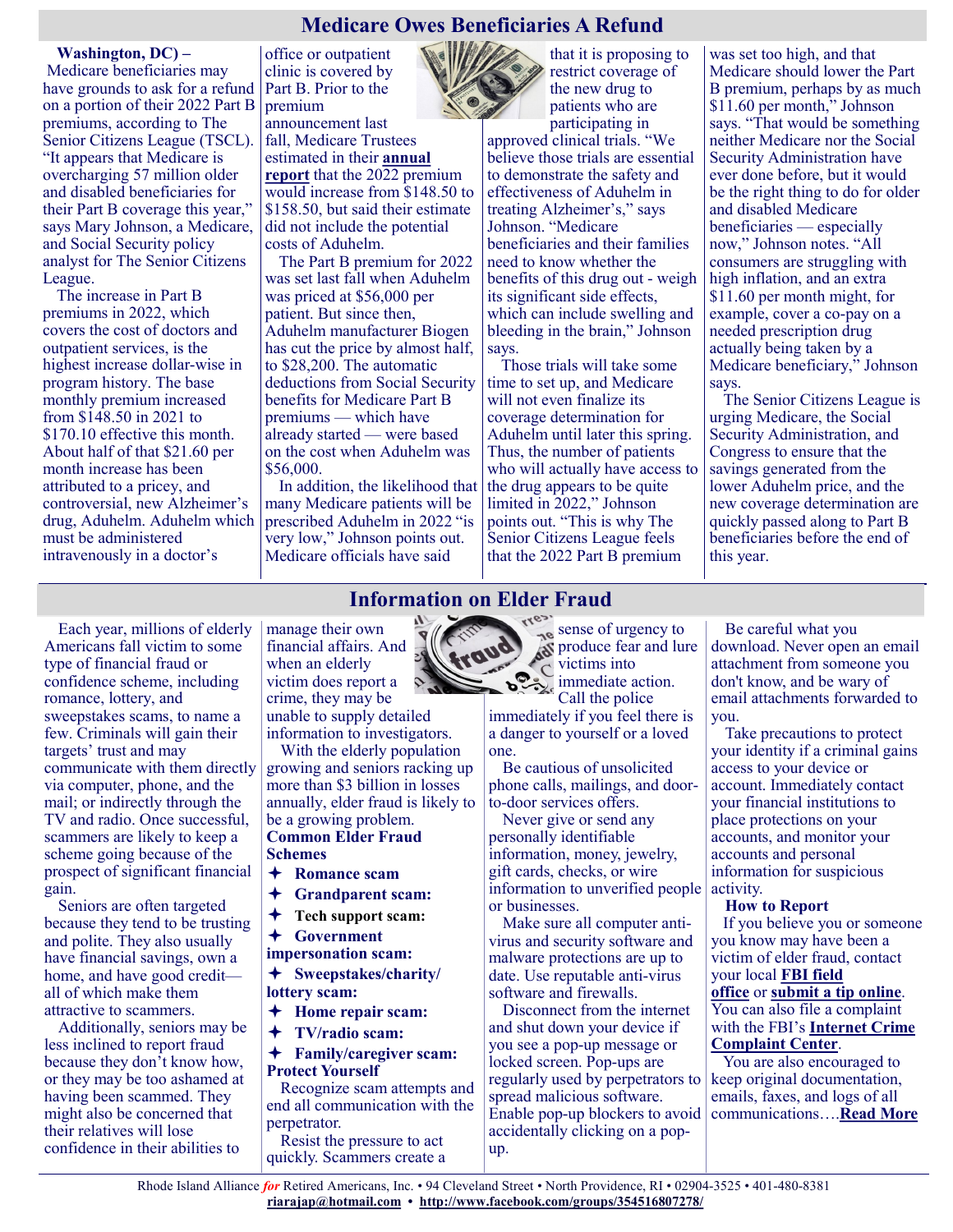# **2022: What will your health care costs be in retirement?**

A new study by Paul Fronstin at the Employ Benefits Research Institute finds that people's outof-pocket health care costs in retirement have increased significantly in the last year. Ginger Szala reports

for **[ThinkAdvisor](https://www.thinkadvisor.com/2022/01/13/medicare-recipients-get-ready-for-higher-costs-ebri/?slreturn=20220017161336)** that older and disabled Americans will be expected to spend more on health care.

Medicare only covers about twothirds of people's health care costs. Unless your income is low enough to qualify you for **[Extra](https://justcareusa.org/five-programs-that-lower-your-costs-if-you-have-medicare/)  [Help,](https://justcareusa.org/five-programs-that-lower-your-costs-if-you-have-medicare/)** you will pay premiums, deductibles, coinsurance and copays as well as the cost of services that Medicare does not cover. Medicare does not cover **long-[term care services](https://justcareusa.org/medicaid-medicare-and-long-term-care/)**, nor does it cover vision, hearing

or dental benefits. In 2021, health care costs increased significantly. To cover these higher costs, EBRI projects that people will need to put aside between three and eight percent more money for their health care in retirement. If Congress does not pass the **[Build Back Better Act](https://justcareusa.org/senator-manchin-must-support-lower-drug-prices-in-build-back-better-act/)**, there will continue to be no out-ofpocket cap on Medicare **[prescription drug](https://justcareusa.org/2022-medicare-part-d-coverage-and-costs/)  [expenses](https://justcareusa.org/2022-medicare-part-d-coverage-and-costs/)**. As it is, Medicare does not have an out-of-pocket cap. Consequently, people in traditional Medicare need **[supplemental coverage](https://justcareusa.org/four-things-to-think-about-when-choosing-a-plan-to-fill-gaps-in-medicare-a-medigap-or-medicare-supplemental-insurance-plan/)**, Medigap to pick up their out-of-

pocket costs and limit their costs. How much will you need to

cover health care costs in retirement? It depends. Women typically need to set aside more than men.

They tend to live longer. Women who are 65 now and have set aside \$103,000 have a 50-50 chance of covering their health care costs in retirement. If you want to minimize your risk of not having enough money, women need to set aside \$159,000. That is up about \$15,000 from 2020.

Men who are 65 have slightly lower costs than women. \$142,000 in savings should give them a 90 percent chance of having the money they need in retirement. \$79,000 in savings affords them a 50-50 shot.

Couples with typical prescription drug costs need slightly less than single people. EBRI projects that \$296,000 in savings—up about \$26,000 from 2020– gives them a 90 percent likelihood of being able to cover their health care costs. With \$182,000, they would have a 50- 50 chance of being able to pay their health care costs. For a 50 percent chance of having enough to cover health care expenses in retirement, a couple with median prescription drug expenses needs \$182,000 in savings.

At 65, couples with very high drug costs will need a whole lot more to cover their health expenses. EBRI projects that savings need to be \$361,000, up \$36,000 from 2020.

## **The Battle of the Gravestones The Saylesville Massacre of 1934**

In September of 1934, striking history needs another look. workers in Rhode Island fought a week-long street battle against the Rhode Island National Guard Patrick Crowley challenges in the tiny mill village of Saylesville. Two workers were killed and dozens seriously wounded when Rhode Island Governor T.F. Green ordered the soldiers to restore order. But the facts leading up to the Saylesville Massacre are murky at best. The Battle of the Gravestones & The Saylesville Massacre of 1934 explains why the story passed down through

In a provocative new telling, labor historian the conventional history of the Saylesville Massacre.

The book brings to life the characters behind the events of the strike, including union leaders, politicians, striking workers and bosses and asks hard questions about why the strike in Rhode Island produced such a violent response. A union organizer himself for more than 25 years, Crowley adds a street-

level perspective to a story *master's degree in History* missed.

 Patrick Crowley currently serves as the

Secretary-Treasurer of the Rhode Island AFL-CIO. He has worked as a union organizer in both Massachusetts and Rhode Island since 1996. Patrick earned a bachelor's degree in Philosophy from Bridgewater State College, a master's degree in Labor Studies from the University of Massachusetts Amherst, and a

that other versions have from the University of Rhode Island.

*By Patrick Crowley*

He is also the author of the journal article "African-American Led Worker Solidarity in World War Two Providence," published in the Fall 2021 edition of *[Rhode](https://www.rihs.org/education/journal/)  [Island History: The Journal of](https://www.rihs.org/education/journal/)  [the Rhode Island Historical](https://www.rihs.org/education/journal/)  [Society.](https://www.rihs.org/education/journal/)*

*This book is available on Amazon [Book Link](https://www.saylesvillemassacre.com/?fbclid=IwAR23cK5eOgyQusjdqjh9wEpuBDPPXD2C0JeiTmf73h785LeInkaWdOxvKbQ)*

**Historic Voting Rights Legislation, Filibuster Reform Fail to Pass in the U.S. Senate** 

The U.S. Senate had the power on Wednesday to protect the right to vote by passing the "Freedom to Vote: John R. Lewis Act." However, the historic measure failed on a 50- 50 Senate vote, since 60 votes were needed for it to pass. No Republicans voted for it. Senate Majority Leader Chuck Schumer changed his vote to "no" for procedural reasons, making the official tally for cutting off debate  $51-49$  against  $-11$  votes short of the needed 60. Senators Joe Manchin (WV) and Kyrsten Sinema (AZ) then blocked the Democrats' attempt to reform the filibuster rule, which would have

allowed them to pass the voting rights legislation by a simple majority of 51 votes, rather than 60. The filibuster reform vote failed 52- 48.

Passing the voting rights measure would have restored key protections of the Voting Rights Act, strengthened vote-by-mail, expanded automatic voter registration and same day registration, protected voters and election workers from intimidation, and also preserved the nation's democracy in other ways. Nineteen state legislatures passed 34 laws aimed at suppressing the vote in 2021,

making national legislation crucial. "Seniors realize the

seriousness of this situation," said Richard Fiesta, Executive Director of the Alliance. "Retirees in particular have worked long and hard to preserve the fundamental right to vote. They were there for the battle for civil rights in the 1960s and they are here for this fight in 2022. This struggle is about racial justice, justice for seniors, and more." "If ever there were a time to sideline the filibuster and preserve our democracy, this was it," Fiesta added. President Biden and House Democratic

leadership have vowed to keep fighting to pass voting rights protections. A bipartisan group of senators have



**Executive Director, ARA**

already begun talks to update the Electoral Count Act of 1887 to clarify the role the vice president and Congress play in certifying presidential elections. The bipartisan Senate discussions, which would offer protections not as comprehensive as those that failed, are still in their early stages but are expected to gain steam after the broader elections and voting reforms failed.

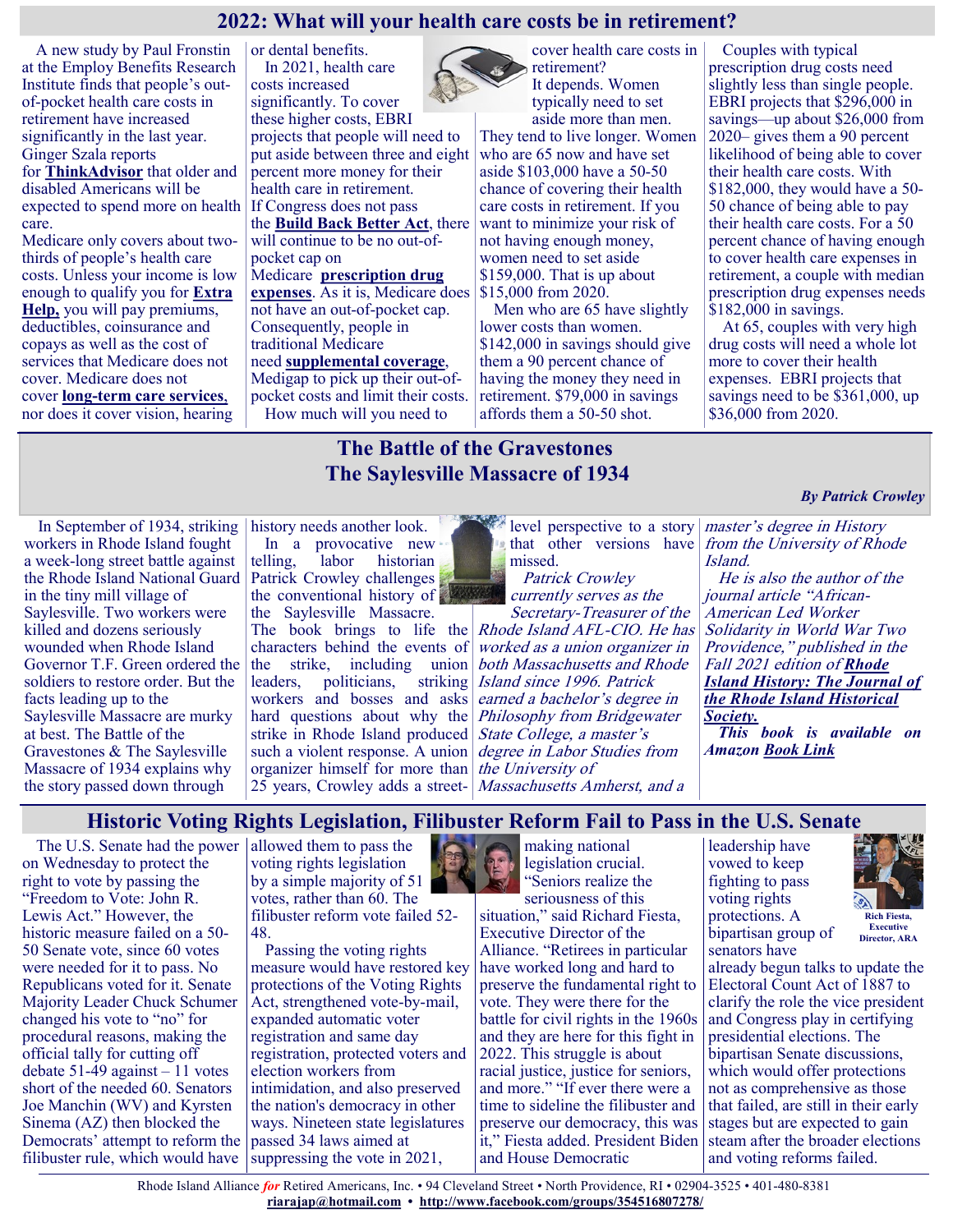#### **Can I Add a Survivor's Benefit to My Social Security Check?**

Welcome to our "Social Security Q&A" series. You ask a question about Social Security, and a guest expert answer it.

You can learn how to ask a question of your own below. And if you would like a personalized report detailing your optimal Social Security claiming strategy, **[click here](https://www.moneytalksnews.com/solutions/social-security/)**. Check it out: It could result in receiving thousands of dollars more in benefits over your lifetime!

Today's question comes from Edward:

"I have read conflicting answers to this in the financial media: My wife and I are each collecting Social Security based on each other's individual quarters of earnings. If one of us passes, will the survivor collect

the other's share in addition to their own share?

I am receiving \$2,155 a month in Social Security benefits. My wife receives \$1,380 a month. And hypothetically, for other readers, what happens if one spouse is collecting on the other spouse's earnings?"

Confusion about survivor's benefits

Edward, I always dislike being the bearer of bad news, but you seem to be somewhat confused about the rules for survivor's benefits. You are suggesting the following:

1. If your wife dies first, you would receive \$3,535 a month  $($2,155 + $1,380)$ 



2. If you die first, your wife would likewise receive **183,535 a month (her benefit)** plus your benefit)

The above misrepresents how survivor's benefits work.

When one spouse dies, the surviving spouse can switch from their own benefit to a survivor's benefit, if that switch raises their monthly benefit. One implication of this rule is that the spouse with the higher benefit would never switch to survivor's benefits.

For example, in your case, your benefit is \$2,155. So, you would not switch from that amount to \$1,380. In contrast, if you die first, your wife would switch from her benefit of \$1,380 to a survivor's benefit of \$2,155. Edward, you also ask about

what happens if one spouse is collecting on the other spouse's earnings. As an illustration, suppose your wife's retirement benefit was \$500 rather than \$1,380. Assume this is her fullretirement-age benefit. Since she claimed at her **[full retirement](https://www.moneytalksnews.com/social-security-terms/#3-full-retirement-age-fra)  [age](https://www.moneytalksnews.com/social-security-terms/#3-full-retirement-age-fra)**, she qualifies for a spousal supplement that would bring her total benefit up to one-half of your benefit.

That is, she would receive \$500 in retirement benefits plus a spousal supplement of \$578, bringing her total benefit up to \$1,078. Now if you die first, she simply switches to your benefit of \$2,155. Or, if she dies first, you do not switch; you continue receiving your larger amount of \$2,155.

#### **Senior Home Care: Information About Getting Support to Continue Living at Home**

Senior home care is helpful for aging individuals and their families. In-home care helps you or your loved one continue living at home, and it alleviates some of the stress that family caregivers often experience. In-home caregivers work to protect your or your family member's independence, dignity, and quality of life while providing safe, comfortable, and compassionate care. And that's important. After all, 90 percent of people over the age of 65 have reported that they want to stay home as long as possible, according to the **[Home Care](https://www.hcaoa.org/uploads/1/3/3/0/133041104/infographic__secured_.pdf)  [Association of](https://www.hcaoa.org/uploads/1/3/3/0/133041104/infographic__secured_.pdf)  [America](https://www.hcaoa.org/uploads/1/3/3/0/133041104/infographic__secured_.pdf)** (HCAOA).

care to hospice support. They can even provide assistance to help manage chronic conditions, illnesses, and diseases. You can get short-term recovery or rehabilitative care or ongoing long-term care. Additionally, home care agencies

frequently offer **[respite](https://www.greatseniorliving.com/articles/respite-care)  [services](https://www.greatseniorliving.com/articles/respite-care)** so that family caregivers are able to take breaks once in a while, such as on weekends or holidays. Support can be provided for a few hours a week or up to 24 hours a day, 365 days a year. It's all based on a client's needs.

Both non-medical and medical home care may be available in your community. So it's important to understand some of the common terminology. For



example, **home care agencies** usually only offer non-medical services. They focus on helping with daily living activities and offering companionship. On the other hand, **home healthcare agencies** provide medical services in addition to personal care. An entire team of medical professionals may coordinate those services, which can range from basic to skilled nursing care.

In addition to helping seniors stay home longer and providing relief for family caregivers, home care professionals can also help reduce overall healthcare costs. That's because seniors who receive in-home care often have fewer trips to the doctor or hospital. So, as you can see,

home care is beneficial in many different ways.

Read through the following sections to uncover more details about senior home care. They can help you decide whether it's the right option for you or your family member. **Contents**

- **[How do I know when in](https://www.greatseniorliving.com/living-options/home-care#in-home-care-services)[home care services may be](https://www.greatseniorliving.com/living-options/home-care#in-home-care-services)  [needed?](https://www.greatseniorliving.com/living-options/home-care#in-home-care-services)**
- **[Who provides elderly home](https://www.greatseniorliving.com/living-options/home-care#qualifications)  [care, and what are their](https://www.greatseniorliving.com/living-options/home-care#qualifications)  [qualifications?](https://www.greatseniorliving.com/living-options/home-care#qualifications)**
- **[What is the cost of in](https://www.greatseniorliving.com/living-options/home-care#cost)-home [care for elderly people?](https://www.greatseniorliving.com/living-options/home-care#cost)**
- **[What kinds of in](https://www.greatseniorliving.com/living-options/home-care#what-kinds)-home care [services may be offered?](https://www.greatseniorliving.com/living-options/home-care#what-kinds)**
- **[What should I ask private](https://www.greatseniorliving.com/living-options/home-care#private-home-care)**   $\bullet$ **[home care providers?](https://www.greatseniorliving.com/living-options/home-care#private-home-care)**

Life happens. Tomorrow, who knows what will be. At some point down the road, we are all likely to need assistance caring for ourselves. It's wise to be prepared for life's curve balls. Here's a roundup of things to think about and some of the ways you might plan ahead.

Home care providers can offer everything from basic personal

**Paperwork**

- **[Here's why you need an](https://justcareusa.org/six-reasons-why-you-and-your-loved-ones-should-create-advance-directives/)  [advance directive: a health](https://justcareusa.org/six-reasons-why-you-and-your-loved-ones-should-create-advance-directives/)  [care proxy and living will](https://justcareusa.org/six-reasons-why-you-and-your-loved-ones-should-create-advance-directives/)**
- **[Get yourself a health care](https://justcareusa.org/hipaa-and-why-you-need-a-health-care-proxy/)  [proxy and living will](https://justcareusa.org/hipaa-and-why-you-need-a-health-care-proxy/)**
- $\blacktriangle$ **[Do you need a POLST,](https://justcareusa.org/do-you-need-a-polst-physician-order-for-life-sustaining-treatment/)  [Physician Order for](https://justcareusa.org/do-you-need-a-polst-physician-order-for-life-sustaining-treatment/)  Life-[Sustaining](https://justcareusa.org/do-you-need-a-polst-physician-order-for-life-sustaining-treatment/)  [Treatment?](https://justcareusa.org/do-you-need-a-polst-physician-order-for-life-sustaining-treatment/)**
- **[You also likely should have](https://justcareusa.org/whats-a-durable-power-of-attorney/)  [a durable power of attorney](https://justcareusa.org/whats-a-durable-power-of-attorney/)**
- **[Get your affairs in order](https://justcareusa.org/five-steps-to-get-your-affairs-in-order-in-case-of-emergency/) Medical help**
- **[What care do you want if](https://justcareusa.org/medicare-covers-advance-care-planning/)  [you become seriously ill?](https://justcareusa.org/medicare-covers-advance-care-planning/)  [Talk to your doctor](https://justcareusa.org/medicare-covers-advance-care-planning/)**
- **[Get your free Medicare](https://justcareusa.org/more-people-benefiting-from-medicare-coverage-of-advance-care-planning/)  [Annual Wellness Visit and](https://justcareusa.org/more-people-benefiting-from-medicare-coverage-of-advance-care-planning/)  [talk to your doctor about](https://justcareusa.org/more-people-benefiting-from-medicare-coverage-of-advance-care-planning/)  end-of-[life wishes](https://justcareusa.org/more-people-benefiting-from-medicare-coverage-of-advance-care-planning/)**
- $\bullet$ **[Talk to your health](https://justcareusa.org/improve-your-health-with-a-health-care-buddy/)  [care proxy, your child or](https://justcareusa.org/improve-your-health-with-a-health-care-buddy/)  [trusted friend, about your](https://justcareusa.org/improve-your-health-with-a-health-care-buddy/)  end-of-[life wishes](https://justcareusa.org/improve-your-health-with-a-health-care-buddy/)**
- **[Three things to consider](https://justcareusa.org/three-things-to-consider-about-end-of-life-care/)  [about end](https://justcareusa.org/three-things-to-consider-about-end-of-life-care/)-of-life care**
- **[Two tips for keeping your](https://justcareusa.org/two-tips-for-keeping-your-emergency-care-costs-down/)  [emergency care costs down](https://justcareusa.org/two-tips-for-keeping-your-emergency-care-costs-down/)**
- **[Plan ahead for a hospital](https://justcareusa.org/plan-ahead-for-a-hospital-visit-talk-to-the-people-you-love-about-these-seven-important-items/)**   $\bullet$ **[visit: Talk to the people you](https://justcareusa.org/plan-ahead-for-a-hospital-visit-talk-to-the-people-you-love-about-these-seven-important-items/)  [love about these seven](https://justcareusa.org/plan-ahead-for-a-hospital-visit-talk-to-the-people-you-love-about-these-seven-important-items/)  [important items](https://justcareusa.org/plan-ahead-for-a-hospital-visit-talk-to-the-people-you-love-about-these-seven-important-items/) Care**
- **[Will you want palliative](https://justcareusa.org/end-of-life-decisions-can-be-hard-time-limited-trials-can-help/)  [care or curative care?](https://justcareusa.org/end-of-life-decisions-can-be-hard-time-limited-trials-can-help/)**

 $\ddot{\bullet}$ **[Where will you live as you](https://justcareusa.org/housing-options-for-older-adults/)  [age?](https://justcareusa.org/housing-options-for-older-adults/)**

 $\blacklozenge$ 

- **[Keeping your home safe if](https://justcareusa.org/aging-in-place-safety-at-home/)  [you want to remain there as](https://justcareusa.org/aging-in-place-safety-at-home/)  [you age](https://justcareusa.org/aging-in-place-safety-at-home/) End-0f-life choices,**
- **funerals and stuff:**
- **[VSED, an end](https://justcareusa.org/vsed-an-end-of-life-choice/)-of-life choice** ۰
- **[Tips for choosing a funeral](https://justcareusa.org/six-tips-for-choosing-a-funeral-home-and-funeral-services/)**   $\bullet$ **[home](https://justcareusa.org/six-tips-for-choosing-a-funeral-home-and-funeral-services/)**
- **[New Zealanders join coffin](https://justcareusa.org/new-zealanders-join-coffin-clubs-to-plan-their-funerals/)**   $\ddot{\bullet}$ **[clubs to plan their funerals](https://justcareusa.org/new-zealanders-join-coffin-clubs-to-plan-their-funerals/)**
- **[What to do with your stuff?](https://justcareusa.org/talking-to-your-kids-about-your-stuff/)**  $\bullet$

**Roundup: Planning for life's curve balls**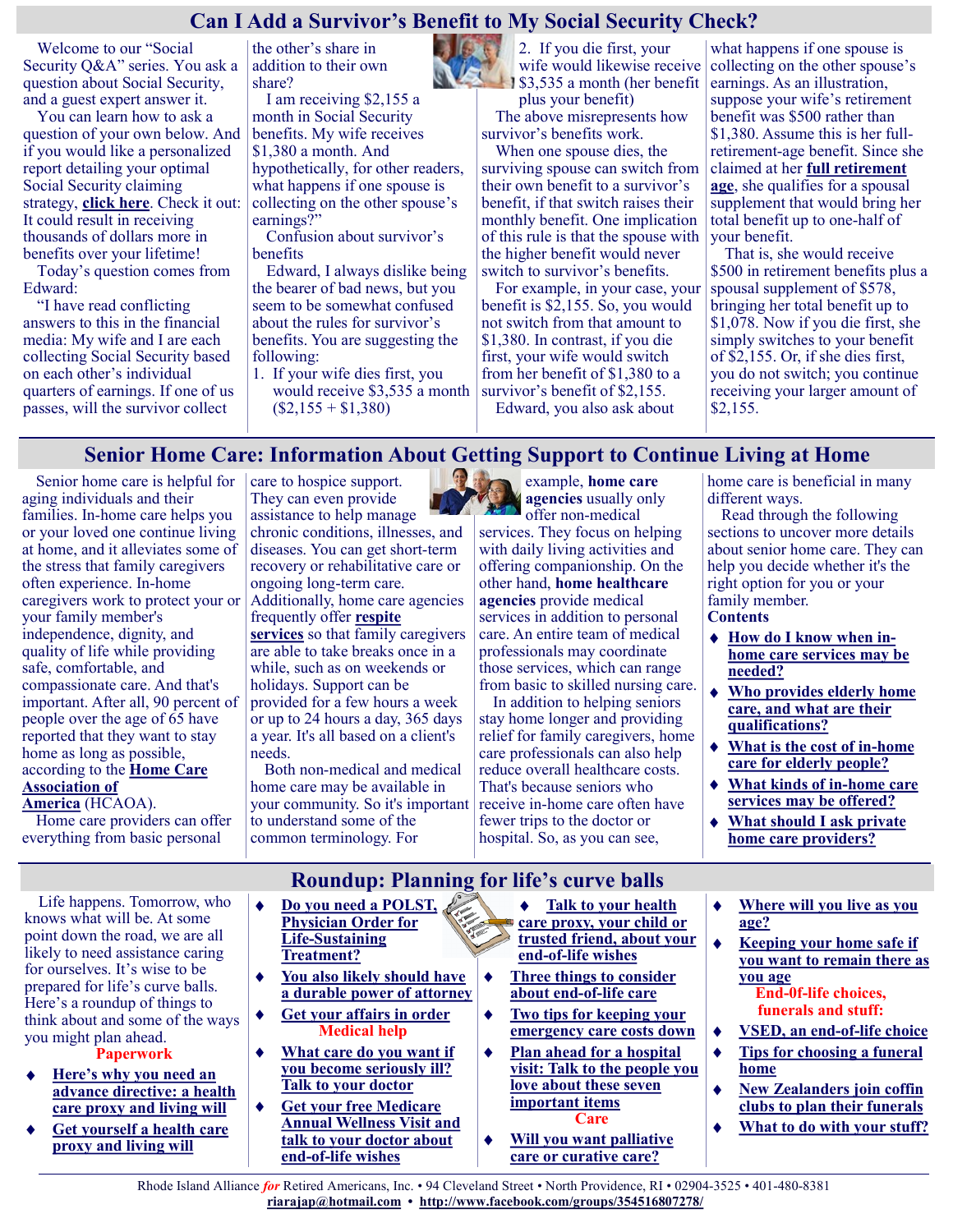# **RI ARA HealthLink Wellness News** Fractific Link Wellness



# **AHA News: A Healthy Thyroid Can Be Key to a Healthy Heart**

(American Heart Association News) -- Make a list of the ABCs of heart health, from arrhythmia to Zumba classes, and you might not think to include a  $T$  – for thyroid. But the small gland that produces crucial hormones can have a big effect on the cardiovascular system.

"Both an overactive thyroid and an underactive thyroid can have bad cardiac consequences," said Dr. Anne Cappola, an endocrinologist and professor at the University of Pennsylvania's Perelman School of Medicine in Philadelphia. "It is important to recognize and treat both."

The changes caused by an abnormal thyroid can be subtle, said Dr. Robert Carey, an endocrinologist and dean emeritus of the University of Virginia School of Medicine in Charlottesville.

"Thyroid disorders creep up on you," he said. "They occur so gradually they're quite often not detected until you come to a physician. But the risks of ignoring them are largely cardiovascular."

The thyroid gland, located at the base of the neck, releases hormones that regulate metabolism and affect every

organ, including the heart. When the body produces too much thyroid hormone, the

result is hyperthyroidism, which can cause an irregular heartbeat that can lead to blood clots, stroke and heart failure, as well as osteoporosis and other problems.

Treatments include medication, radioactive iodine to shrink the thyroid and, less commonly, surgery to remove it.

Hypothyroidism, when the body doesn't produce enough hormone, is much more prevalent. That can lead to a slower heart rate, constricted blood vessels, increased blood pressure, retention of fluid and an increase in cholesterol levels. It's treated with a medication that replaces that body's natural thyroid hormones and can manage the condition for a lifetime.

According to the American Thyroid Association, about 1 in 8 people in the U.S. will develop a thyroid condition sometime in their lives, and an estimated 20 million have one now. Women are five to eight times more likely than men to have thyroid problems, and more than half of



people with the condition may not know it.

So what should we be doing about it? Thyroid abnormalities are usually discovered through blood tests. Because heart disease and thyroid problems are linked, Cappola said, people with heartrelated problems ranging from irregular heartbeats to high cholesterol to heart failure routinely undergo thyroid checks.

"You need to see if the thyroid is a contributor," she said. "The beauty of that is you treat the thyroid problem, and it often helps the cardiac problem."

But Cappola said thyroid tests are generally not part of routine health screenings, in which people without symptoms are tested, as is the case with screening mammograms and colonoscopies.

"The challenges have been who needs to get checked (for thyroid problems), do we recommend screening people who are asymptomatic and is there any benefit to that," she said. "We're not at the point that we're saying people with no symptoms need to be screened

That's why paying attention to symptoms is so important, Cappola and Carey said. Symptoms of hypothyroidism include fatigue; weight gain; cold intolerance; joint and muscle pain; constipation; and dry, brittle hair. For hyperthyroidism, symptoms include weight loss despite an increased appetite; rapid or irregular heartbeat; nervousness or irritability; muscle weakness; and heat intolerance.

for it."

While not everyone feeling sluggish or nervous has a thyroid problem, especially during a pandemic that has generated stress and social isolation, the overall message is the same.

"For the public, pay attention to small changes," Carey said. "And for clinicians and primary care physicians, don't be hesitant to screen for thyroid problems."

Cappola also called attention to people who don't see doctors at all.

"The people who never go or brush off their symptoms or don't have access to health care are the ones who could be getting into trouble," she said. "You need to have a properly functioning thyroid."

# **You Don't Have to Smoke to Get Lung Cancer**

(HealthDay News) -- Tobacco use is far and away the leading cause of lung cancer, but nonsmokers are also at risk, experts say.

People who smoke have the highest risk, and smokeless tobacco is also a threat. About 90% of lung cancer cases could be prevented by eliminating tobacco use, according to the **[World Health](https://www.who.int/news-room/fact-sheets/detail/cancer)  [Organization](https://www.who.int/news-room/fact-sheets/detail/cancer)**.

"There are many other risk factors, and risk factors we don't know," said Dr. Aaron Mansfield, an oncologist who specializes in treating lung cancer at the Mayo Clinic in Rochester, Minn. "All you need to be at risk of developing **[lung](https://www.cancer.org/cancer/lung-cancer.html)  [cancer](https://www.cancer.org/cancer/lung-cancer.html)** is a lung."

Exposure to secondhand

smoke can increase the odds of developing lung cancer. Other risk factors include a family history of lung cancer and exposure to **[radon gas](https://www.cancer.org/cancer/cancer-causes/radiation-exposure/radon.html)**, asbestos and other cancer-causing substances.

Some lung cancer patients don't have any obvious **[risk](https://www.cdc.gov/cancer/lung/nonsmokers/index.htm)  [factors](https://www.cdc.gov/cancer/lung/nonsmokers/index.htm)**.

If you do smoke, however, you can reduce your lung cancer risk by quitting.

Dr. J. Taylor Hays is associate director of the Mayo Clinic Nicotine Dependence Center. He said, "Even if you're in your 60s or 70s, we know that by quitting smoking you add years of life, and reduce the chronic health impacts and symptoms that occur from smoking." Hays added that even people



from smoking cessation. "They see within months to

years significant reduction in symptoms, significant improvement in shortness of breath, and the ability to function without symptoms," he explained in a Mayo news release.

Symptoms of lung cancer include shortness of breath and persistent cough, chest pain, coughing up blood, weight loss, bone pain and headache.

These symptoms often appear only when the cancer has spread into other areas of the body.

"One of the problems with lung cancer is that by the time a patient is diagnosed with lung cancer —  $80\%$  of the time — the

lung cancer has spread," said Dr. Karen Swanson, a pulmonologist and critical care specialist at the Mayo Clinic in Phoenix. "Unfortunately, when tumors grow within our lungs, it's not something our bodies can sense or feel. So we miss it at its earliest stages, unless we screen."

Screening with an annual lowdose CT scan is recommended for those who are at high risk.

"Patients should talk to their primary care provider about lung cancer screening, especially if they have any history of smoking," Swanson said.

Feb. 4 is World Cancer Day. **More information**

 The U.S. National Cancer Institute has more on **[lung](https://www.cancer.gov/types/lung/patient/lung-screening-pdq)  [cancer screening.](https://www.cancer.gov/types/lung/patient/lung-screening-pdq)**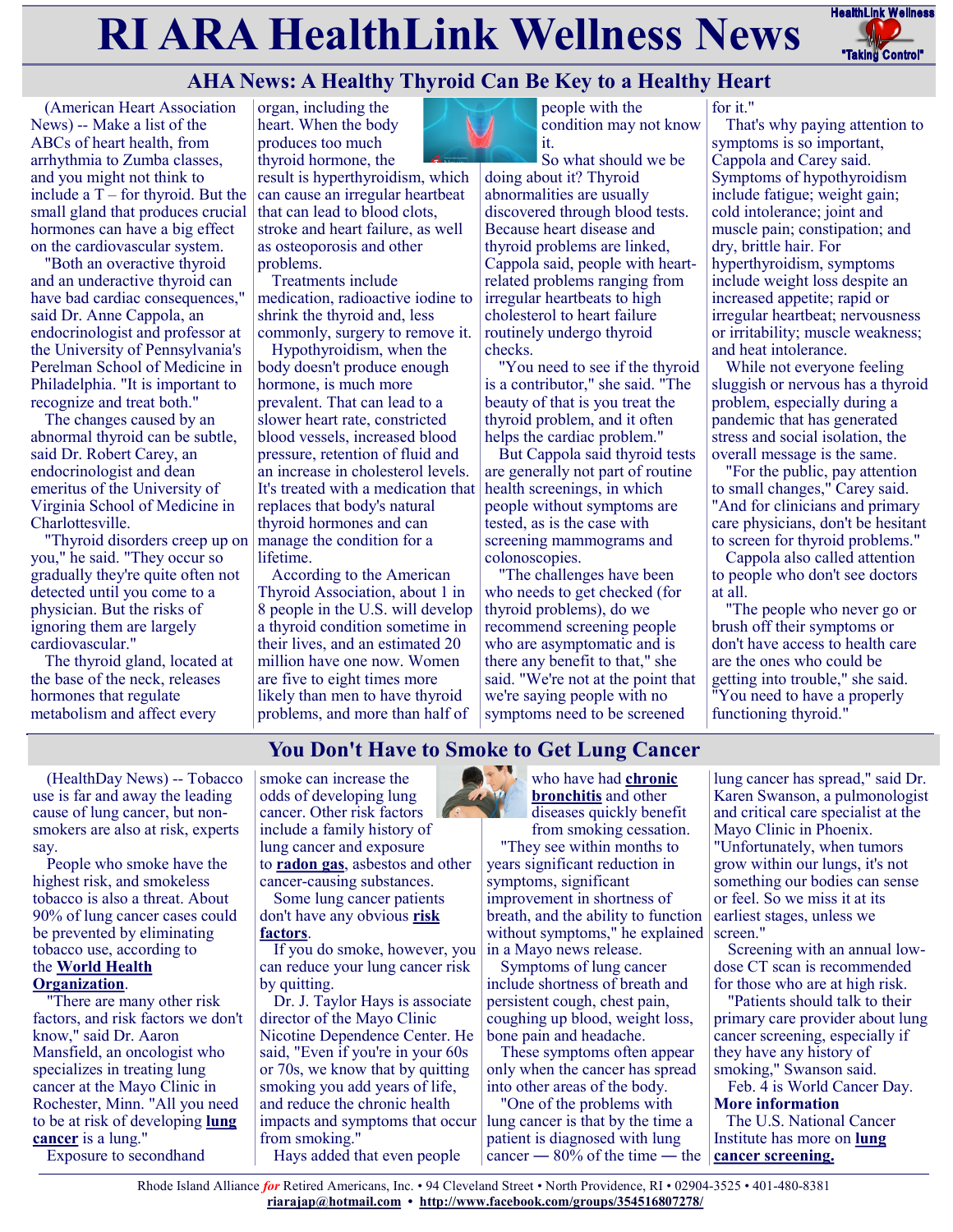#### **Binge-Watching Could Raise Your Blood Clot Risk**

(HealthDay News) -- Who hasn't started to watch a new drama series on TV, and suddenly realize that hours have slipped by as they binged on one episode after the next?

Now, a new study suggests that too much binge-watching may raise the risk of lifethreatening blood clots in the legs or lungs by 35%.

"Prolonged TV viewing, which involves immobilization, may increase the risk of venous thromboembolism," said lead researcher Dr. Setor Kunutsor, a senior lecturer at the University of Bristol's Medical School, in the United Kingdom.

The findings apply to more than couch potatoes: Being physically active does not eliminate the increased risk of clots associated with prolonged TV watching, he said, so "individuals need to take breaks during prolonged TV watching."

Kunutsor cautioned that the study can't prove that bingewatching TV causes clots, only that the two may be connected. For the study, Kunutsor's team

pooled data from three previously published studies that included more than 130,000 participants. In this process, called a meta-analysis, the researchers looked for connections between TV watching and **[venous](https://www.nhlbi.nih.gov/health-topics/venous-thromboembolism#:~:text=Venous%20thromboembolism%20(VTE)%20is%20a,leg%2C%20thigh%2C%20or%20pelvis.)  [thromboembolism](https://www.nhlbi.nih.gov/health-topics/venous-thromboembolism#:~:text=Venous%20thromboembolism%20(VTE)%20is%20a,leg%2C%20thigh%2C%20or%20pelvis.)** (VTE). VTE includes **[pulmonary](https://www.hopkinsmedicine.org/health/conditions-and-diseases/pulmonary-embolism#:~:text=A%20pulmonary%20embolism%20(PE)%20is,it%20suddenly%20blocks%20blood%20flow.)** 

**[embolism](https://www.hopkinsmedicine.org/health/conditions-and-diseases/pulmonary-embolism#:~:text=A%20pulmonary%20embolism%20(PE)%20is,it%20suddenly%20blocks%20blood%20flow.)** (a blood clot in the lungs) and **[deep vein](https://medlineplus.gov/deepveinthrombosis.html)  [thrombosis](https://medlineplus.gov/deepveinthrombosis.html)** (blood clot in a deep vein, usually in the legs, which can travel to the lungs and cause a pulmonary embolism).

In a follow-up that ranged from five to 20 years, more than 900 participants developed VTE. Those who binge-watched the longest (four hours per day or more) were one-third more likely to develop blood clots than those who watched the least amount of TV or never binged. The association was independent of age, sex, body mass index (**[BMI](https://www.nhlbi.nih.gov/health/educational/lose_wt/BMI/bmicalc.htm)**) and physical activity, the researchers noted.

"We should limit the time we spend in front of the television," Kunutsor said. "Even if you want to binge-watch TV, you should

intersperse it with regular movements to keep the circulation going."

And the link likely exists for any kind of prolonged sitting. For example, if your work involves working long hours in front of a computer, be sure to get up and move around from time to time, he advised.

"Also, increase your physical activity levels when you bingewatch TV, as high volumes of physical activity can reduce or may eliminate the risk of diseases such as venous thromboembolism, which are associated with sedentary behaviors," Kunutsor said.

The report was published Jan. 20 in the European Journal of Preventive Cardiology.

Dr. Mary Cushman, vice chair of medicine and co-director of the Vermont Center for Cardiovascular and Brain Health at the University of Vermont in Burlington, said it's not clear yet if this relationship is causal.

"But, for example, people who watch TV more might be more likely to be obese or overweight, and obese and overweight is an established risk factor for VTE," she said. But the studies adjusted for body weight and still found an association of prolonged TV viewing with VTE, which suggests that the findings hold regardless of body weight, Cushman noted.

"We know that people who tend to watch TV for prolonged periods of time are less physically fit, and this could explain the association," she said. "It is also possible that the prolonged sitting reduces blood flow up the veins from the legs, which can contribute to the VTE — slow-flowing blood likes to clot abnormally."

More research is needed, Cushman said, "but the bottomline message is that if you like to watch TV for prolonged periods, interrupt this with frequent walks and stretching, watch from a treadmill, not a chair, and don't snack while you are watching."

#### **Another Study Finds Vaccine Booster 'Neutralizes' Omicron**

If you need more proof that a third shot of COVID vaccine is needed, new British research confirms that boosters can "neutralize" the virus' Omicron variant.

To arrive at that conclusion, they analyzed 620 blood samples from 364 health care workers and staff at the Francis Crick Institute and the National Institute for Health Research UCLH Biomedical Research Centre, in London.

People who had received only two doses of either the AstraZeneca vaccine or the Pfizer vaccine were less protected against the **[Omicron](https://www.cdc.gov/coronavirus/2019-ncov/variants/omicron-variant.html)  [variant](https://www.cdc.gov/coronavirus/2019-ncov/variants/omicron-variant.html)** than against the Alpha and Delta variants. Antibody levels declined in the first three months after the second dose, but a third (booster) dose increased levels of antibodies that combat the Omicron variant.

In people who received the Pfizer vaccine for all three doses, antibody levels against Omicron after a third dose were similar to levels against Delta after two doses.

Overall, antibody levels were nearly 2.5 times higher against Omicron after three doses than after two doses, the investigators found.

Higher levels of antibodies against the Omicron variant were also found in people who received two doses of either the AstraZeneca vaccine or the Pfizer vaccine and previously had COVID-19 symptoms, compared to those without previous COVID-19 symptoms.

Antibody levels alone do not predict vaccine effectiveness, but they are a good indicator of protection against severe COVID-19 and hospitalization, according to the team that conducted the research as part of what's known as the SARS-CoV -2 Legacy study.

"People who have queued outside vaccinations centers should be reassured that a



vaccine booster is the best way of protecting them from Omicron. And for people who

haven't yet had a **[booster](https://www.cdc.gov/coronavirus/2019-ncov/vaccines/booster-shot.html?s_cid=11706:cdc%20covid%20booster:sem.ga:p:RG:GM:gen:PTN:FY22)** or even a first dose, it's not too late," said Emma Wall, a UCLH infectious diseases consultant and senior clinical research fellow for the Legacy study.

"This new variant can overcome the immune blockade put in place by two vaccine doses, but thankfully following the third dose, neutralizing activity is robust in the vast majority of people. A third dose builds our defenses higher, making it harder for the virus to cause severe COVID-19," Wall explained in a Crick Institute news release.

The findings were published online Jan. 19 as a research letter in *[The Lancet](https://www.thelancet.com/journals/lancet/article/PIIS0140-6736(22)00092-7/fulltext)* medical journal.

"While the Omicron variant has considerably more mutations than other recent variants, such as Alpha and Delta, our data

show that the boosters push our immune system to make a broad response capable of tackling it," said David Bauer, group leader of the Crick's RNA Virus Replication Laboratory and member of the U.K.'s Genotypeto-Phenotype National Virology Consortium.

Sonia Gandhi is Legacy chief investigator at Crick and a consultant neurologist at UCLH. She said, "Now that we have established that boosters are effective against the Omicron variant, future research will need to address the duration and persistence of this booster response. New variants of concern will continue to emerge as the pandemic evolves, so effective immune monitoring is needed to stay responsive and remain protected."

**More information** For more on Omicron, go to the **[U.S. Centers for Disease](https://www.cdc.gov/coronavirus/2019-ncov/variants/omicron-variant.html)  [Control and Preventio](https://www.cdc.gov/coronavirus/2019-ncov/variants/omicron-variant.html)**n.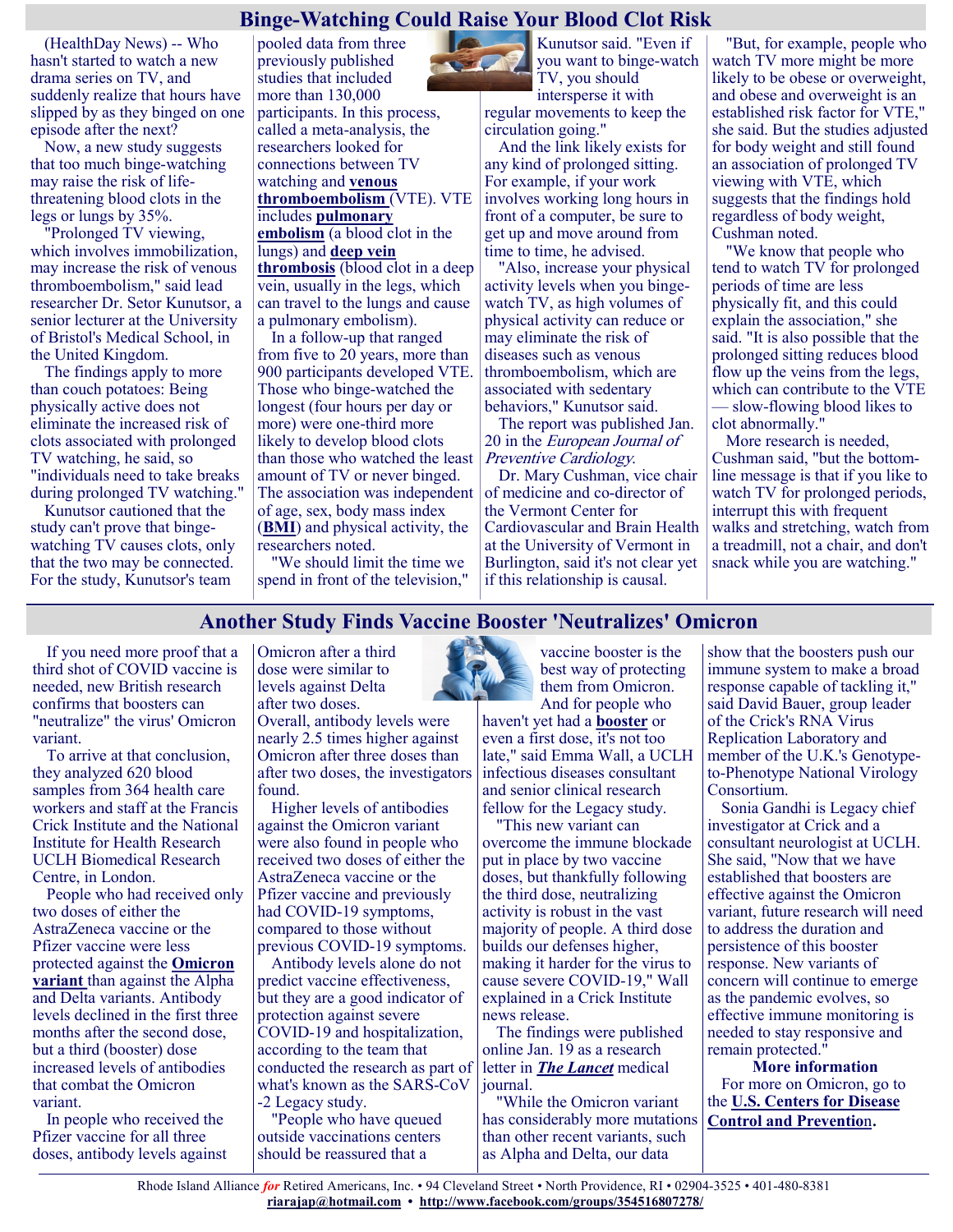#### **Pfizer continues to hike up drug prices**

No one should have any doubt as to whether Pfizer and other pharmaceutical companies will hike up drug prices as often as they can get away with. When it comes to prescription drug prices, pharmaceutical companies have no legal obligation to anyone other than their shareholders. Jake Johnson reports for **[Common](https://www.commondreams.org/news/2022/01/13/after-year-vaccine-profiteering-pfizer-hikes-prices-125-drugs)  [Dreams](https://www.commondreams.org/news/2022/01/13/after-year-vaccine-profiteering-pfizer-hikes-prices-125-drugs)** that Pfizer takes the

lead among its peers in hiking up drug prices.

Pfizer raised prices on 125

drugs so far this year. Pfizer profits are already sky high because of the pandemic and sales of its vaccine. In 2022, it is projected to generate **[\\$54.5 billion from](https://www.fiercepharma.com/pharma/pfizer-moderna-will-rake-a-combined-93-billion-next-year-covid-19-sales-says-analytics-group)  [vaccine sales.](https://www.fiercepharma.com/pharma/pfizer-moderna-will-rake-a-combined-93-billion-next-year-covid-19-sales-says-analytics-group)**

Which Pfizer drugs are getting more expensive? To name three, its pneumonia vaccine, a treatment for breast cancer and a treatment for heart disease. The prices of two of these drugs are going up nearly seven percent. And, the third drug is going up

six percent. How much money are we talking? For some drugs, we're talking

hundreds and even thousands of dollars. For Ibrance, Pfizer's breast cancer drug, the increase is \$901, to nearly \$14,000.

Americans are seeing price increases on a total of 554 drugs since the beginning of this year. About one in four of these drugs cost more than \$5,000.

Why does Congress continue to let pharmaceutical companies hike up prices? Why won't the US use its purchasing power to rein in prices on drugs and save lives?

We need Congress to step in. **[Build Back Better Act](https://justcareusa.org/us-house-passes-build-back-better-act/)**, if passed, would rein in drug costs for several dozen drugs and prohibit drug price increases more than the rate of inflation. But, Senator Manchin is blocking its passage.

# **Do You Feel Old? It Could Be Aging You**

People who believe their bodies and minds will break down with age may be creating a self-fulfilling prophecy, a recent study suggests.

Researchers found that older adults with a dim outlook on aging tended to report more physical health symptoms on days when they were stressed out than on less stressful days.

In contrast, people with more of a "golden years" perspective seemed to have some protection against daily stress: They actually reported fewer health problems on days where they felt more stressed than usual.

"We've known that there's a strong relationship between perceived stress and physical health," said lead researcher Dakota Witzel, a doctoral candidate at Oregon State University's College of Public Health and Human Sciences, in Corvallis.

Numerous studies have found that when people habitually feel stressedout they may eat poorly, skip exercise and have long-term consequences like high blood pressure and an increased risk of heart disease.

But the **[new findings](https://academic.oup.com/psychsocgerontology/article/76/10/1926/6076809?searchresult=1)**, Witzel said, suggest that a brighter outlook on aging can be a buffer against the physical effects of daily stress.

That is not to say that people are to blame for their physical symptoms, she noted, or that anyone should ignore symptoms with a smile.

But people should be aware that their perceptions of the aging process may affect how they feel, and "reframe" that story if needed, according to

Witzel. The findings published recently in the *[Journals of](https://academic.oup.com/psychsocgerontology/article/76/10/1926/6076809?searchresult=1)  [Gerontology Series B:](https://academic.oup.com/psychsocgerontology/article/76/10/1926/6076809?searchresult=1)* 

*[Psychological Sciences](https://academic.oup.com/psychsocgerontology/article/76/10/1926/6076809?searchresult=1)* — are based on 105 Oregonians aged 52 to 88. Over 100 days, they completed daily surveys on their stress levels and a range of physical symptoms — such as fatigue, aches and pains, shortness of breath and upset stomach.

At the outset, participants completed a standard questionnaire on attitudes toward aging. It asked whether they agreed with statements like, "As you get older, you are less useful."

On average, the study found, people tended to report more physical symptoms on days where their perceived stress was higher than their personal norm.

However, it turned out that connection depended on whether people had a positive or negative outlook on aging: If it was the "glass half-empty" variety, highstress days brought more physical symptoms. That was not the case for people with a more positive outlook on aging. What shapes a

person's [perceptions of aging?](https://journals.sagepub.com/doi/full/10.1177/0022022120925904)  According to Witzel, throughout life, people "internalize" messages from the media as well as folks in their lives, consciously or not.

If your parents or grandparents remained upbeat and vibrant as they grew older, your ideas on aging are probably different from someone whose older relatives were riddled with health problems, or complained about aging….**[Read More](https://www.usnews.com/news/health-news/articles/2022-01-18/do-you-feel-old-it-could-be-aging-you)**

#### **Winter Blues? It Could Be SAD**

(HealthDay) If winter gets you rested; feeling worthless down, you may have a form of depression called SAD.

That's short for **[seasonal](https://www.nimh.nih.gov/health/publications/seasonal-affective-disorder-sad-more-than-the-winter-blues)  [affective disorder](https://www.nimh.nih.gov/health/publications/seasonal-affective-disorder-sad-more-than-the-winter-blues)**.

SAD brings on mood changes during fall and winter, when there is less sunlight, and symptoms typically ease up in the spring. But the **[American](https://www.psychiatry.org/patients-families/depression/seasonal-affective-disorder)  [Psychiatric Association](https://www.psychiatry.org/patients-families/depression/seasonal-affective-disorder)** says SAD goes beyond the "winter blues." Its symptoms can range from mild to severe and interfere with every day life.

Those symptoms can include feeling sad or depressed; loss of interest or pleasure in activities you once enjoyed; sleeping much more but not feeling

or guilty; and difficulty thinking, concentrating or making decisions. And, familiar to many, SAD can also bring on a craving for

carbohydrates and other appetite changes.

It can even spark thoughts of death or suicide.

The good news is there are several treatments for SAD, including antidepressant medications, talk therapy and light therapy.

**[Light therapy](https://www.mayoclinic.org/diseases-conditions/seasonal-affective-disorder/in-depth/seasonal-affective-disorder-treatment/ART-20048298?p=1)** involves spending 20 minutes or more a day in front of a box that emits a very bright light, usually first thing in the morning. Many



people start to benefit from light therapy within one or two weeks, and treatment usually continues through the

winter. Some people begin light therapy in early fall to prevent SAD.

For many, increased exposure to sunlight can also help. This might involve spending time outside or arranging your home or office to give you exposure to outside light during the day.

Getting regular exercise, eating a healthy diet, getting enough sleep and staying connected (such as volunteering, participating in group activities and getting together with friends and family) can also help combat SAD.

If you have symptoms of SAD, see a medical professional. If you feel your depression is severe or if you are experiencing suicidal thoughts, immediately contact a doctor, seek help at the closest emergency room, or call the National Suicide Prevention Lifeline at 800-273-8255, the American Psychiatric Association advised.